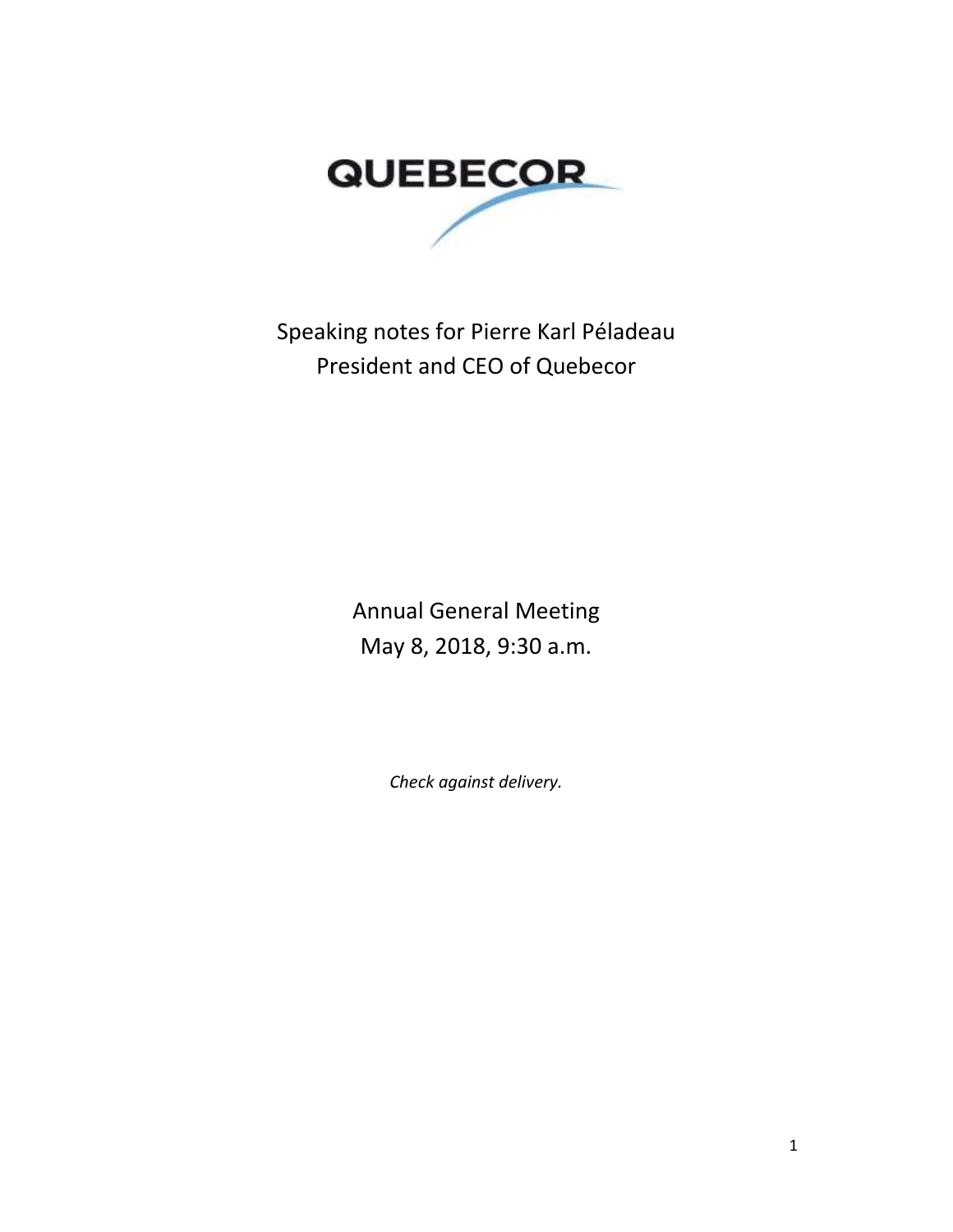Thank you, Mr. Mulroney, Good morning shareholders, Hello everyone,

I am very pleased to be here with you this morning.

This is my second AGM since I came back in February 2017 and I would like to take this opportunity to tell you how much I enjoy interacting on a daily basis with our employees, our terrific management team, our directors, our partners and, of course, our shareholders.

In addition to the human contact, I am particularly heartened by the way we are able to work together to pursue the mission of the company my father founded more than 50 years ago, which is an immense source of pride to my family and me.

We are accomplishing that mission in what has always been a constantly shifting environment. Technology is changing, consumer habits are changing, and the competitive landscape is in a permanent state of flux, creating both challenges and opportunities.

But despite the increased presence in our market of global giants of unprecedented scale and power, Quebecor's ability and determination to contribute to Québec's economic, cultural and technological development remain unchanged.

We succeed in doing so by means of a business strategy based on two pillars: innovation, which enables us to offer our customers constantly renewed products and experiences, and convergence, which yields increased operational efficiencies.

In 2017, the soundness of that two-pronged approach was again borne out by our results. The steady yearly increase in our revenues continued and adjusted operating income was up 6.6%, the largest increase since 2009.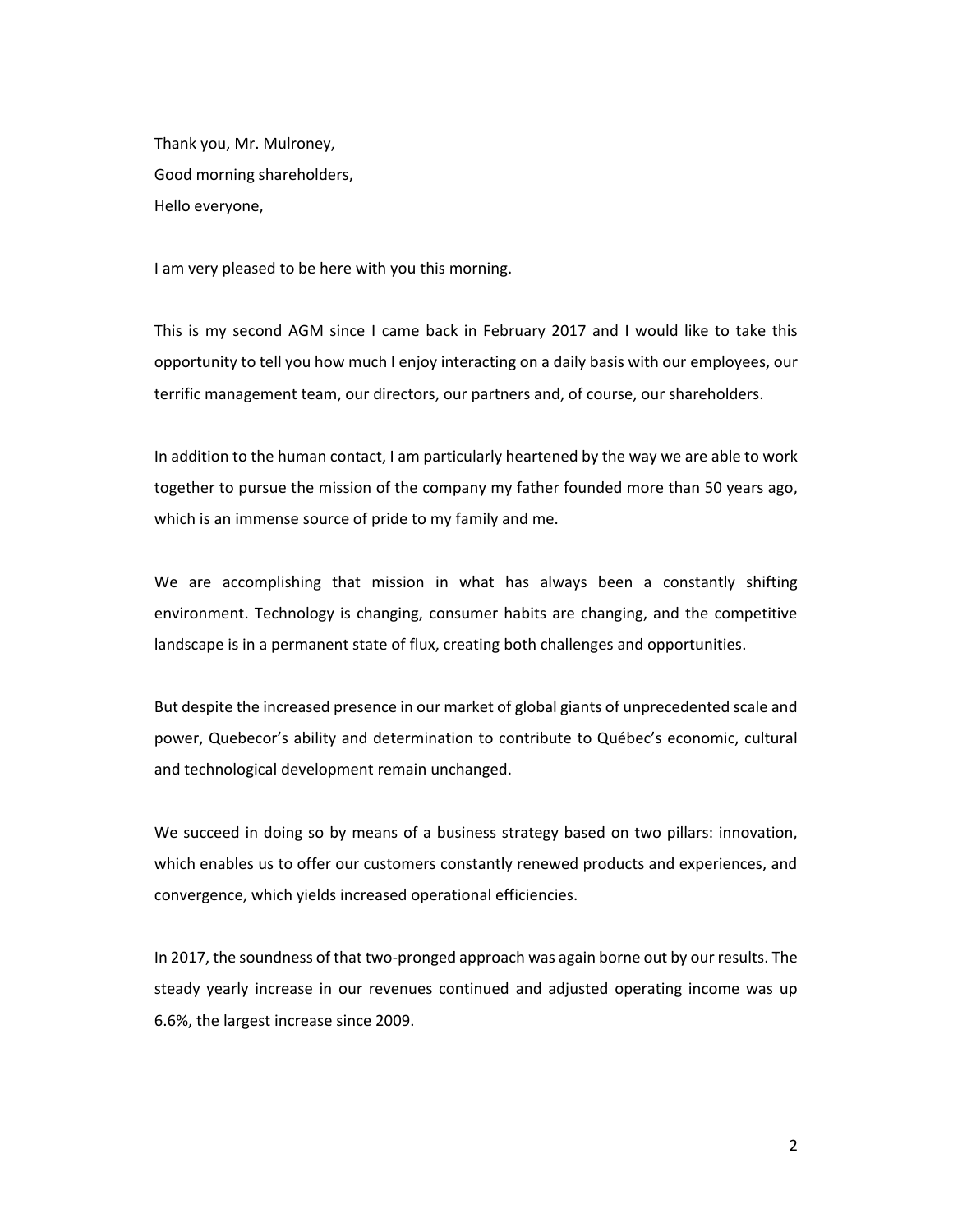So, as our Senior Vice President and Chief Operating Officer, Jean-François Pruneau, will tell you in greater detail in a few minutes, Quebecor's balance sheet, operating income and cash flows are now all strong and healthy.

In fact, I have the honour of reporting that our multiples are the best they have ever been since the creation of Quebecor Media in 2000.

It is thanks to its currently very favourable financial profile and the considerable liquidity it holds that Quebecor is now able to complete the buyback of Quebecor Media's capital stock that it began in 2012.

By gaining access to 100% of the cash flows it generates, Quebecor will be better able to seize business opportunities as they arise and to take full control of its destiny. It also allows us to review our dividend policy for the benefit of our shareholders, as we announced this morning.

I thank the Caisse de dépôt et placement du Québec and its President, Michael Sabia, for having been at our side since the creation of Quebecor Media. The unwavering support of the Caisse and its management for our business strategies has helped Quebecor Media become a leader in telecommunications, entertainment, news media and culture. And I'm confident that this is not the end. We plan to continue working with the Caisse to

propel Quebecor and Québec still further.

Let me say a few words about the achievements that have yielded such strong performances in each of our lines of business.

#### **Telecommunications**

Videotron passed an historic milestone in 2017 when it added the millionth subscriber connection to its mobile telephony service.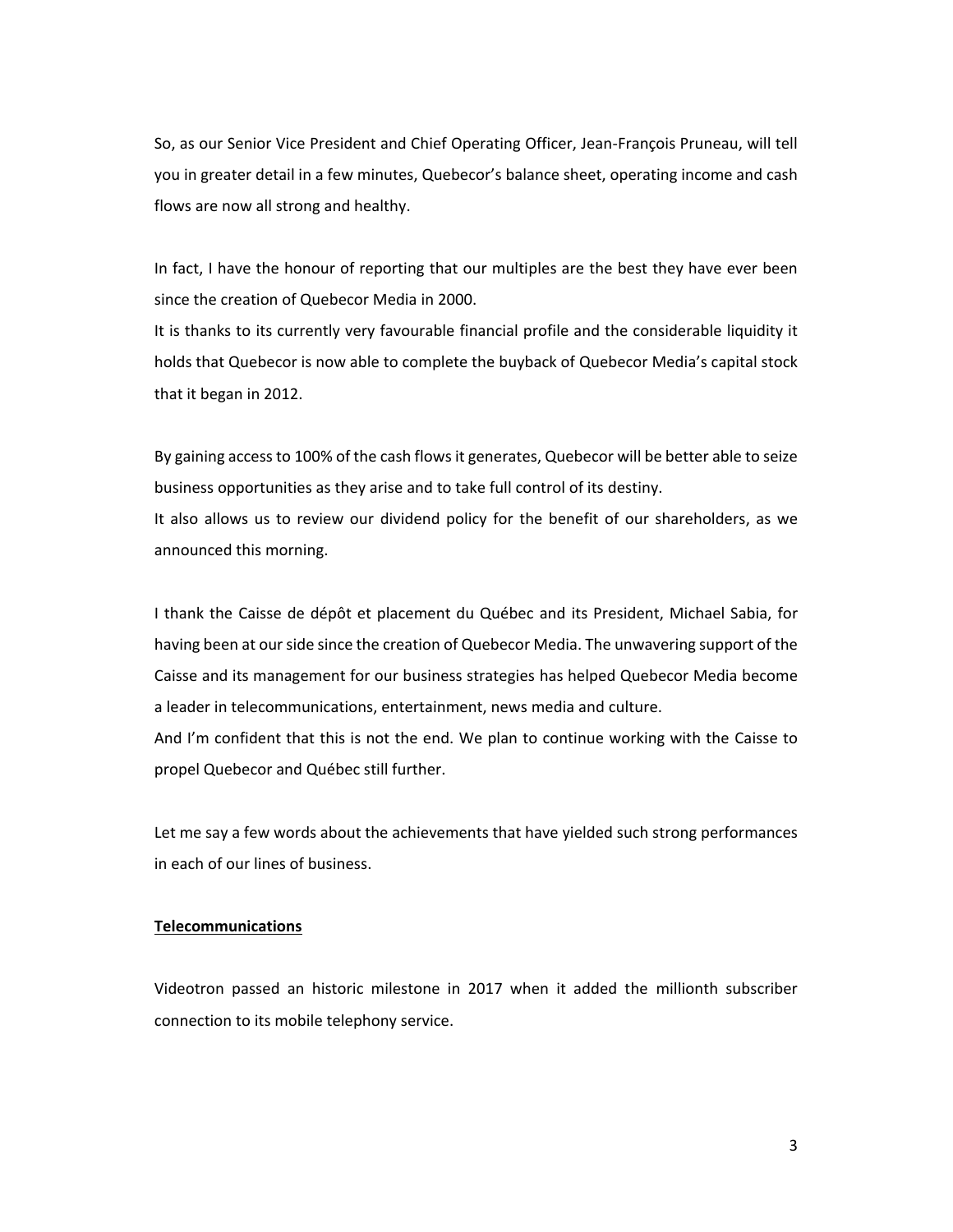I am pleased to be able to say that our wireless strategy has proven successful and is increasingly being adopted by other telecoms. Over the past 10 years, the vast majority of cable companies in the West have embraced the convergence model. Our move into wireless 10 years ago has turned out to be the right strategy for addressing the trend towards cordcutting, which is eroding our historical cable revenues. This way, when we lose a buck in cable, we are able to make it back, and maybe more, in mobile.

While we have equipped ourselves with the ways and means to offset it, cord-cutting continued to impact the entire industry this quarter. Bell and Rogers lost about 12,000 television subscribers each, while in the U.S. Verizon lost 22,000. It would have been delusional to think that we would be immune to this technological fact of life.

So our wireless strategy was far-sighted and well executed.

To carry it out, Videotron has spent more than \$2 billion to build out its network, created 1,000 jobs and spurred competition in wireless services. Videotron has been a constant driver of innovation, as is amply demonstrated by the success of its mobile service, an achievement of which we are justly proud.

We aren't the only ones who have noticed that success. Last month, in recognition of the positive impact of new players such as Videotron on Canada's entire mobile telephone services market, the Canadian government announced a set-aside for new market entrants in the upcoming 600 MHz spectrum auction. This move was essential to ensure all Canadians can continue accessing wireless services of the highest standard at a reasonable price, regardless of their carrier.

It is in Québec, where there is true competition, that customers have real bargaining power when it comes to prices. As a provider of four telecommunications services – cable TV, Internet, wireline telephone service and wireless communications – we are in a very strong position to continue growing our revenues and our income.

4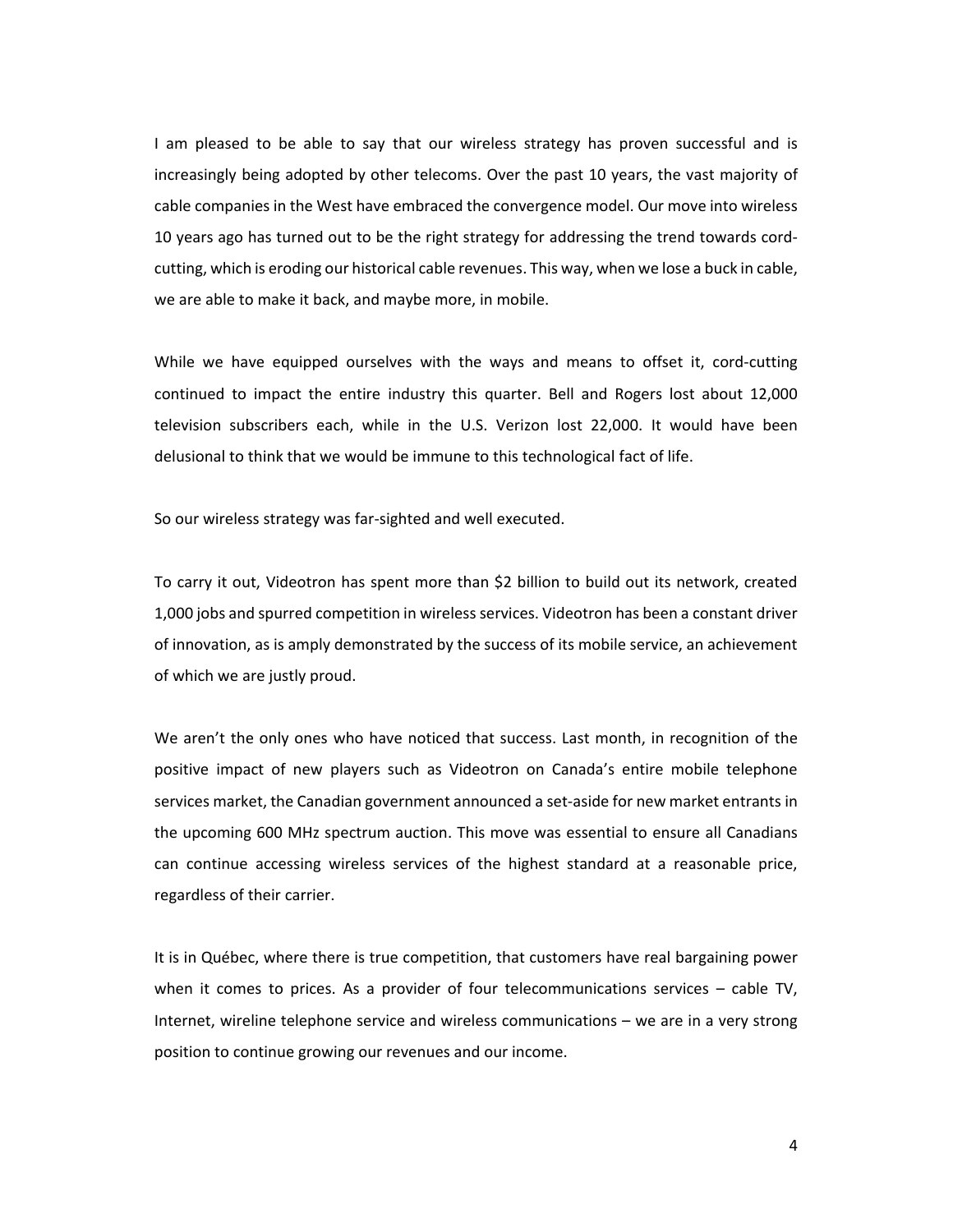Thanks to the leadership of President and CEO Manon Brouillette and the hard work of her team, Videotron posted significant revenue growth again in 2017, increasing its sales by 4.2% to nearly \$3.3 billion. Congratulations to Manon and her entire team!

In an increasingly competitive environment, Videotron continues to stand out by virtue of its agility and its ability to continually renew its offerings, improve the customer experience and anticipate customers' future needs.

For example, five years ago, we launched Club illico. This year, we added wireless access to the Club via the illico mobile app. And we will continue innovating.

In another example, we have completed our exit from analog cable television and will now step up IPTV development under our agreement with the American cable giant Comcast. Ultimately, this partnership will enable us to provide a peerless television experience. Videotron customers will be able to perform searches and navigate an expansive selection of content simply and intuitively. But IPTV isn't just about TV. It will also support new applications related to home security, web searches, smart home capabilities and many other features.

We also continued the roll-out of our Giga Fibre Hybrid Internet service in 2017 in order to meet the growing demand that will be generated in the coming years by the Internet of Things, augmented reality, 4K video and cloud computing.

We maintained our participation in the Open-Air Smart Living Laboratory to help deliver the full benefits of these technological advances to society as a whole. The Lab was launched by Videotron, in partnership with the Quartier de l'innovation de Montréal, École de technologie supérieure and Ericsson, as a platform for the development of innovative projects and new 5G-based applications that promise to improve Quebecers' daily lives.

In all these initiatives, our efforts continue to revolve around the customer.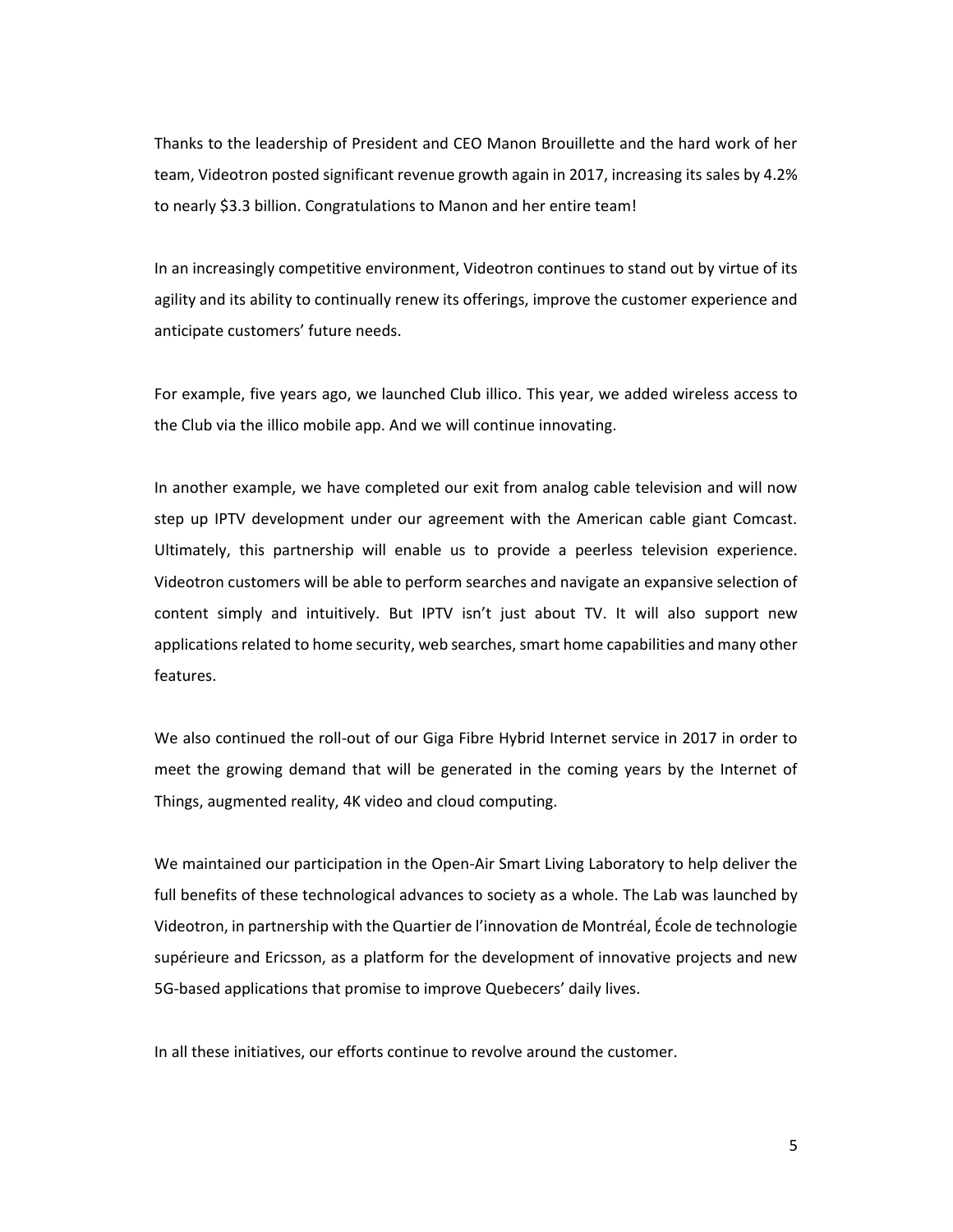That customer focus is widely recognized and highly appreciated by our clients. For example, Videotron ranked as Québec's most respected telecommunications provider in the annual Léger – *Les Affaires* survey for the 13th consecutive year.

Videotron also placed at the top in two categories on the 2017 Ipsos-*Infopresse* index: Québec's most forward-thinking brand and most engaged brand.

Videotron Business, the one-stop shop for Internet, business telephony, mobile telephony, cable television, private network and data hosting solutions for Québec businesses of all sizes, also scores stellar customer satisfaction rates.

Our investing strategy, notably the acquisition of 4Degrees Colocation and Fibrenoire, paid off with a significant contribution to the Business segment's revenue increase in 2017.

# **Media**

In addition to its initiatives as a technology leader, Quebecor harnesses all its capabilities to produce high-quality original content, showcasing homegrown talent on all its platforms.

TVA Group spent more than \$260 million on homegrown programming in 2017 alone, carrying it to a record combined market share of 37.7% for TVA Network and the specialty channels.

I congratulate the entire TVA team on this remarkable performance, beginning with my colleague of the past 25 years, Julie Tremblay. From the bottom of my heart, I thank her for putting up with me for all these years.

Today, we continue to be surrounded by colleagues who, like Julie, are passionate about their work, about television, about showcasing Québec talent and the richness of our culture.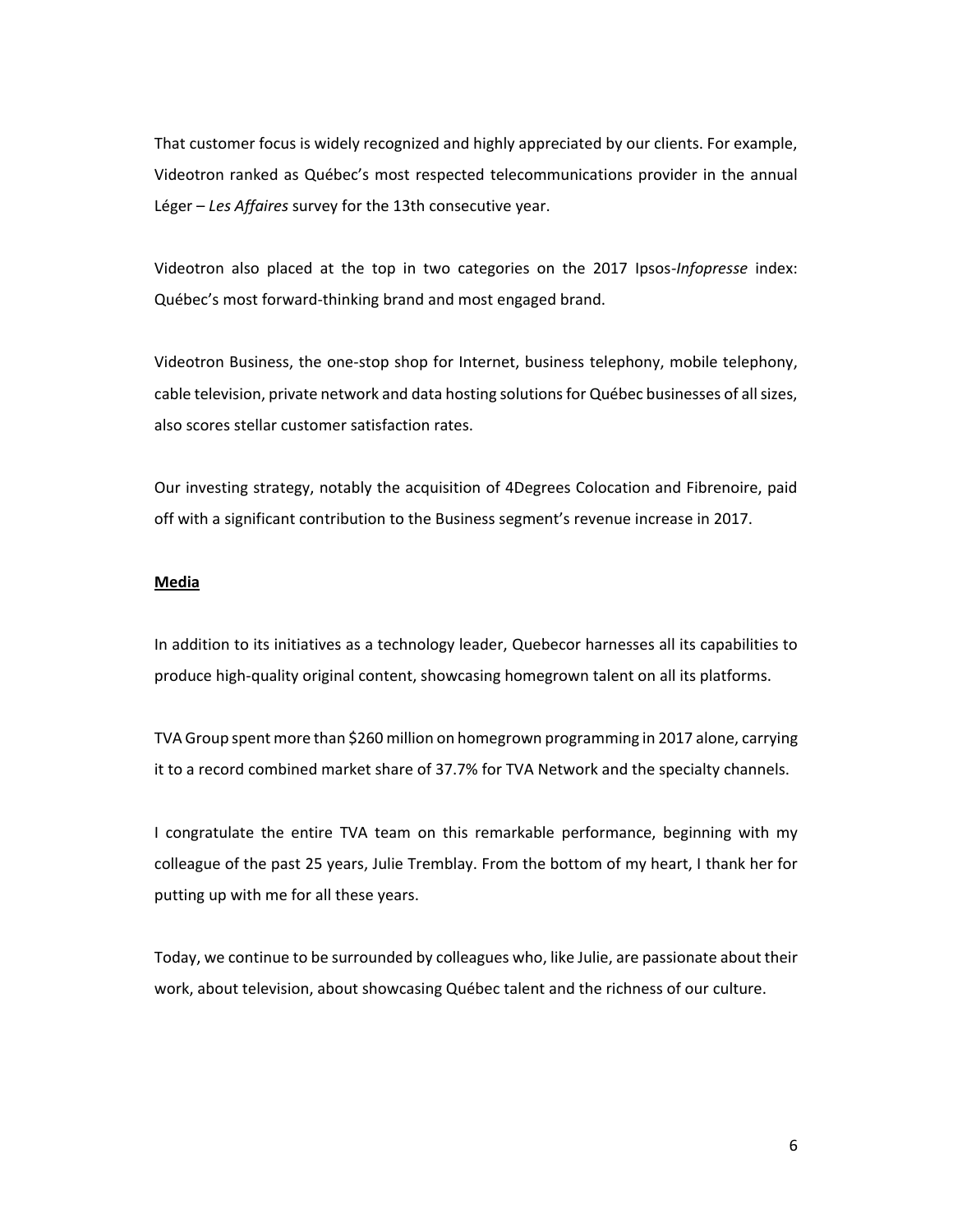France Lauzière, the new President and CEO of TVA Group who was appointed in October 2017 but who has been with us for almost 18 years, has a clear vision and under her leadership TVA Group will hold its course and continue broadcasting shows that bring us together and tell our stories, such as the million-viewer programs *La Voix, La Voix Junior* and *L'Échappée*, and the smash hit of the winter season, *Fugueuse*.

Last Sunday, the grand finale of *La Voix* was watched by more than 2.1 million viewers, with peak viewership reaching as high as 2.5 million. That's a 59% market share – 63% at peak – among the highest ever seen in the West.

We also hope to be able to further enhance our selection of content in the near future by adding *Zeste* and *Canal Évasion* to our family of specialty channels.

To underscore its central role in Québec's cultural and economic life, TVA Group launched a campaign featuring many of its television personalities, artists and professionals in the fall of 2017 under the slogan *Pour notre culture*, *notre télé doit rester forte* (our television industry must remain strong to support our culture).

The impactful campaign pointed out the major economic contribution made by broadcasters such as TVA, compared with global giants such as Netflix which contribute little to the economy or, as we know, to the public coffers.

Nevertheless, the Government of Canada seems determined to give the global Web giants a totally unwarranted free pass, while burdening Canadian broadcasters and broadcasting distribution undertakings with every tighter and more restrictive regulations.

We have denounced this situation at every opportunity, together with a collection of allies and competitors who are rarely seen seated at the same table. Backed by this nearunanimous consensus, we intend to continue decrying this injustice until the government listens to reason and recognizes the true worth of our immense contribution to both our economy and the vitality of our culture.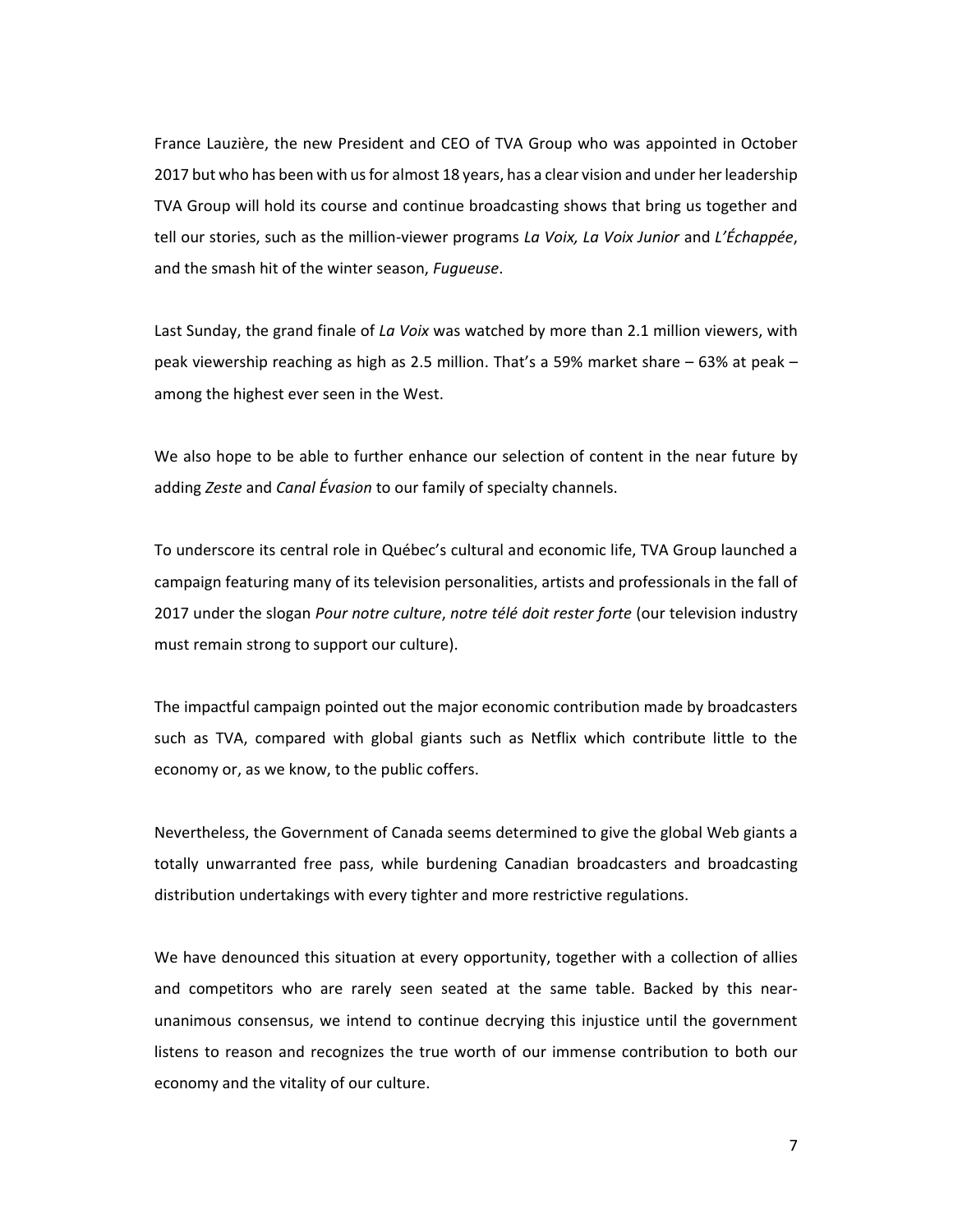We also plan to continue our efforts to make sure TVA Sports is valued based on its true scale and receives the fair treatment to which it is entitled.

After very substantial outlays, TVA Sports now airs top-quality programming that is watched and enjoyed by a very large audience.

Despite this, the CRTC chose, in a recent decision, to ignore its own precedents and reward a company that enjoyed a monopoly for more than 20 years instead of supporting a new player that is bringing choice and competition to the market.

This approach could wipe out years of effort to give television viewers more choice. It is imperative that the CRTC change its thinking about Canada's broadcasting system in this new landscape created by the invasion of over-the-top services such as Netflix. If the CRTC continues thinking and acting as it has done for the past 20 years, it is more than likely to accelerate the decline of our television industry.

But at Quebecor we know we can't look to government for all the solutions. First and foremost, we have to seize business opportunities as they arise.

That's what we've done with Club illico, which now has more than 360,000 subscribers and has become the most popular French-language subscription video-on-demand service in Québec.

In collaboration with Quebecor Content, Club illico brought its subscribers four original Québec productions in 2017: *Victor Lessard*, season 2 of *Blue Moon*, the teen series *L'Académie*, and Club illico's first original documentary, *Pablo Escobar raconté par son fils*. Quebecor's stature also makes it possible to disseminate our content outside Québec. For example, *Victor Lessard* and *Mensonges* are in development for English Canada and the U.S., while *Pablo Escobar raconté par son fils* has been sold to major broadcasters in some 20 countries.

8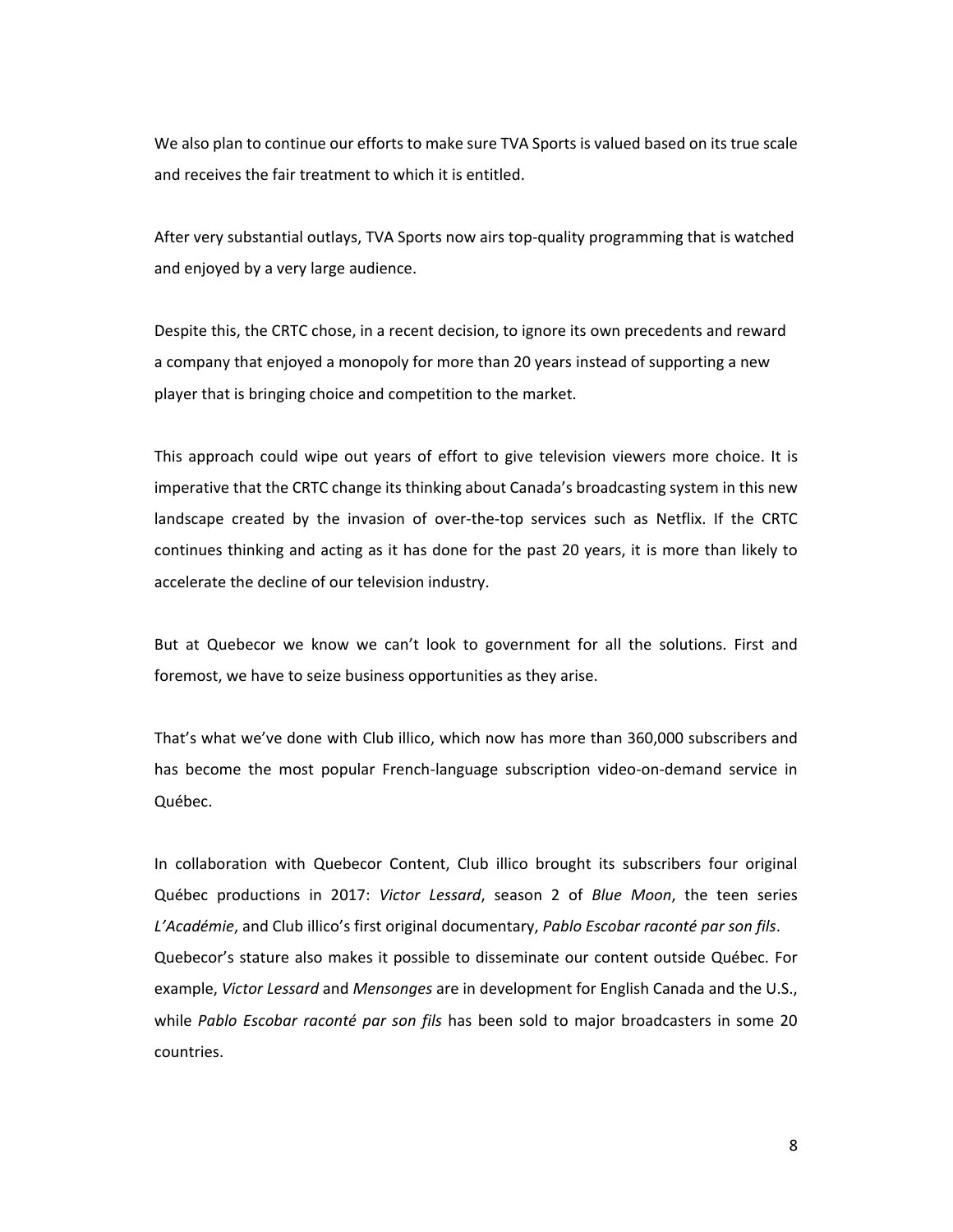We recently announced that Quebecor Content and Club illico will invest in the production of Québec films. Starting this year, they will initiate the development of at least three feature films. Our goal is to quickly bring this new content to Québec audiences on all of our platforms, with premieres on Club illico.

MELS is another important component of Quebecor's international footprint. The outstanding quality of its sound editing and visual effects design services have earned it numerous awards.

Quebecor is also a leader in news media, music production and distribution, and book publishing.

Our newspapers, magazines and websites are powerful platforms for delivering an abundance of high-quality content, videos and exclusive reports to our audiences.

*Le Journal de Montréal* and *Le Journal de Québec*, the foundations on which Quebecor was built, held their number 1 positions in their markets in 2017.

*Le Journal de Québec* marked its 50th birthday during the year. With the free newspaper *24 heures*, Quebecor's three dailies reach more than 55% of Québec's population on all platforms combined.

One of the factors in their ongoing success is the considerable resources that have been devoted to strengthening our Investigative Bureau and our parliamentary bureaus. With this renewed focus on investigative journalism, we are now positioned to provide Quebecers with the best coverage of issues of public concern.

At a time when the magazine industry is stagnating, TVA Publications' magazines increased their readership in 2017, led by category leaders such as *ELLE Canada, ELLE Québec*, *Clin d'œil*, *Coup de pouce* and *Style at Home*.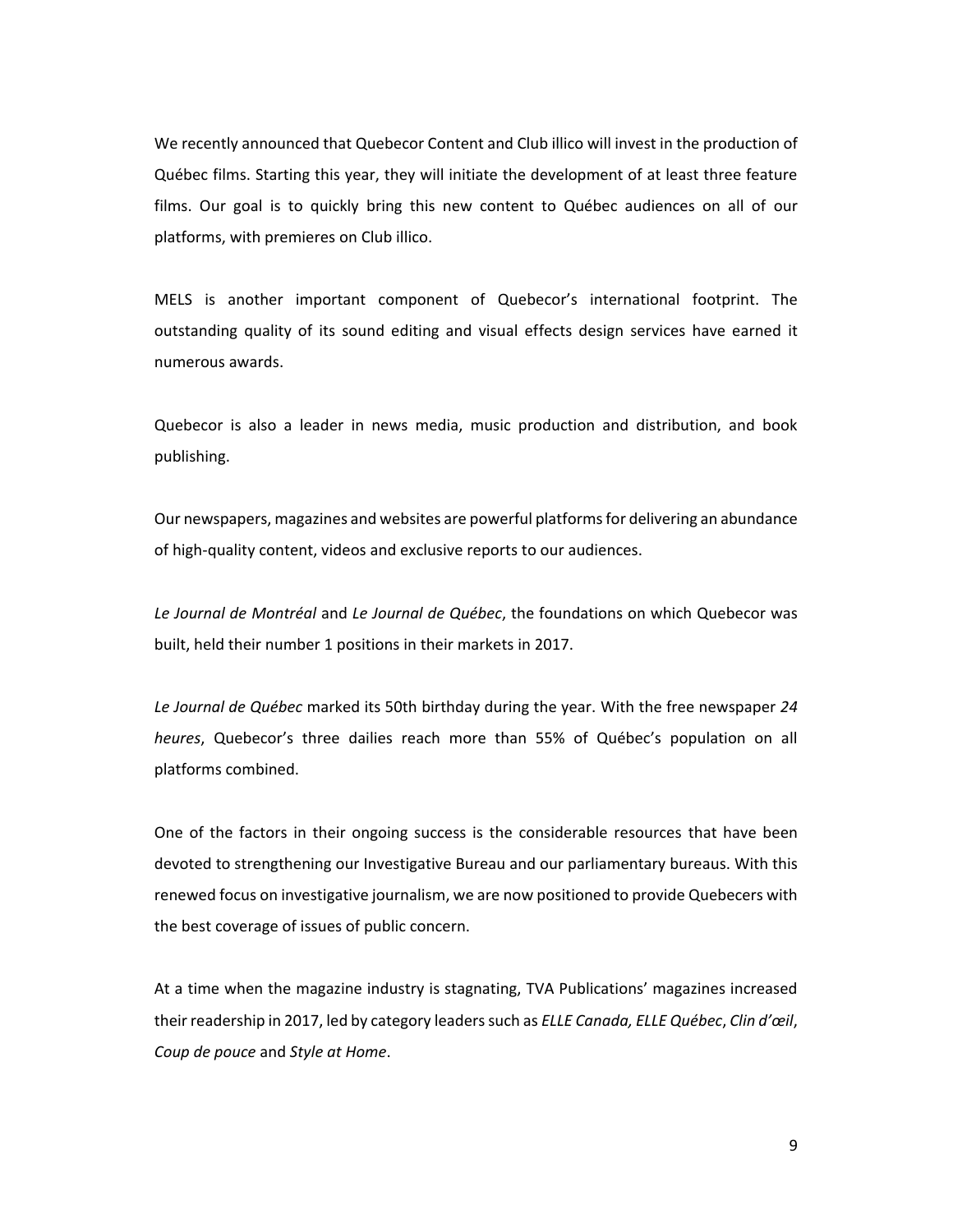In 2017, Quebecor launched a digital offensive with, among other things, new online brands targeted at a younger, more digitally oriented audience.

The websites of Quebecor's media outlets far outpace their rivals, logging a combined total of more than 7.2 million unique visitors per month.

Our music and bookssegments are also important lines of business for us, reflecting the scope of our attachment to the development of Québec culture.

Disques Musicor released close to 20 albums and DVDs in 2017 and signed a string of prominent artists, including Lara Fabian, Alex Nevsky, Corneille, Charles Kardos, Geneviève Leclerc and TiBZ, cementing its position as a Québec music industry leader.

Sogides Group's publishing houses, the largest family of general literature publishers in Québec, and leading educational publisher CEC Publishing, released more than 310 new titles, including 7 of the 20 bestselling books in Québec in 2017.

In short, Quebecor's media businesses are mighty dissemination vehicles that are bringing our artists, our creators, and Québec culture to a wider audience than ever before.

## **Sports and Entertainment**

The vitality of our culture is also evident on the stage and at live events. This is where Quebecor Sports and Entertainment Group makes an important contribution.

In August 2017, Martin Tremblay was appointed Chief Operating Officer of Quebecor Sports and Entertainment Group. His responsibilities include the Videotron Centre, one of Canada's top five arenas by ticket sales in 2017, according to *Pollstar* magazine.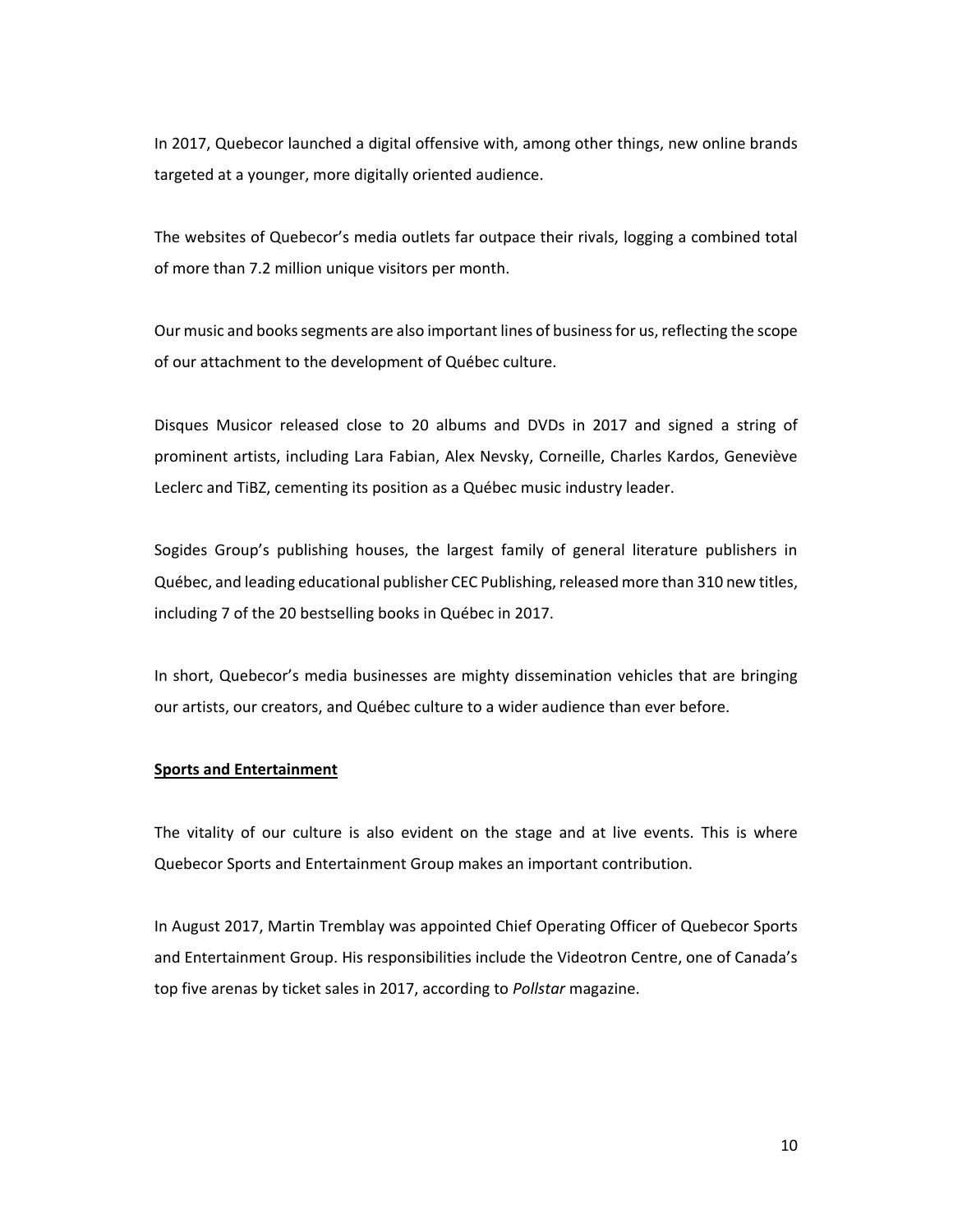In addition to many corporate events and Québec Remparts games, 48 major cultural and sporting events were held at the venue, including headliners such as Ed Sheeran, Bruno Mars, Katy Perry, Iron Maiden, Maroon 5, Keith Urban, The Lumineers, Paul Piché, Roger Waters and Green Day.

Quebecor is also a leading player in the organization of cultural and sporting events. Events produced by Gestev in 2017 included the FIS Cross-Country World Cup races in Québec City, where Alex Harvey was crowned the sprint champ. That meet drew 60,000 spectators.

I also want to mention Gestev's acquisition of the Wasabi experiential marketing agency, which will help it better serve its growing customer base in Montréal.

## **Board of Directors**

Quebecor's history is a story of success, self-assertion and progress. It has been fashioned, day by day, by thousands of employees who excel at what they do and care about fulfilling the expectations of the Corporation's customers, business partners and shareholders.

The Board of Directors also plays a critical role in the Corporation's continued success. Since our last AGM, there have been two departures from the Board, Jean La Couture and Pierre Dion. Meanwhile, Andrea C. Martin and Chantal Bélanger have joined the Board, and Sylvie Lalande has been named Vice Chair of the Board.

The stronger female representation on the Board comes in addition to the presence of Manon Brouillette and France Lauzière at the head of two of our largest subsidiaries, Videotron and TVA Group, and of Lyne Robitaille and Anne Vivien on our Executive Committee.

I would also like to express my gratitude to our Chairman of the Board, Brian Mulroney, for his support and sound advice. There are many companies would like nothing better than to have the benefit of the expertise and experience of a man of Mr. Mulroney's calibre. Thank you, Mr. Mulroney.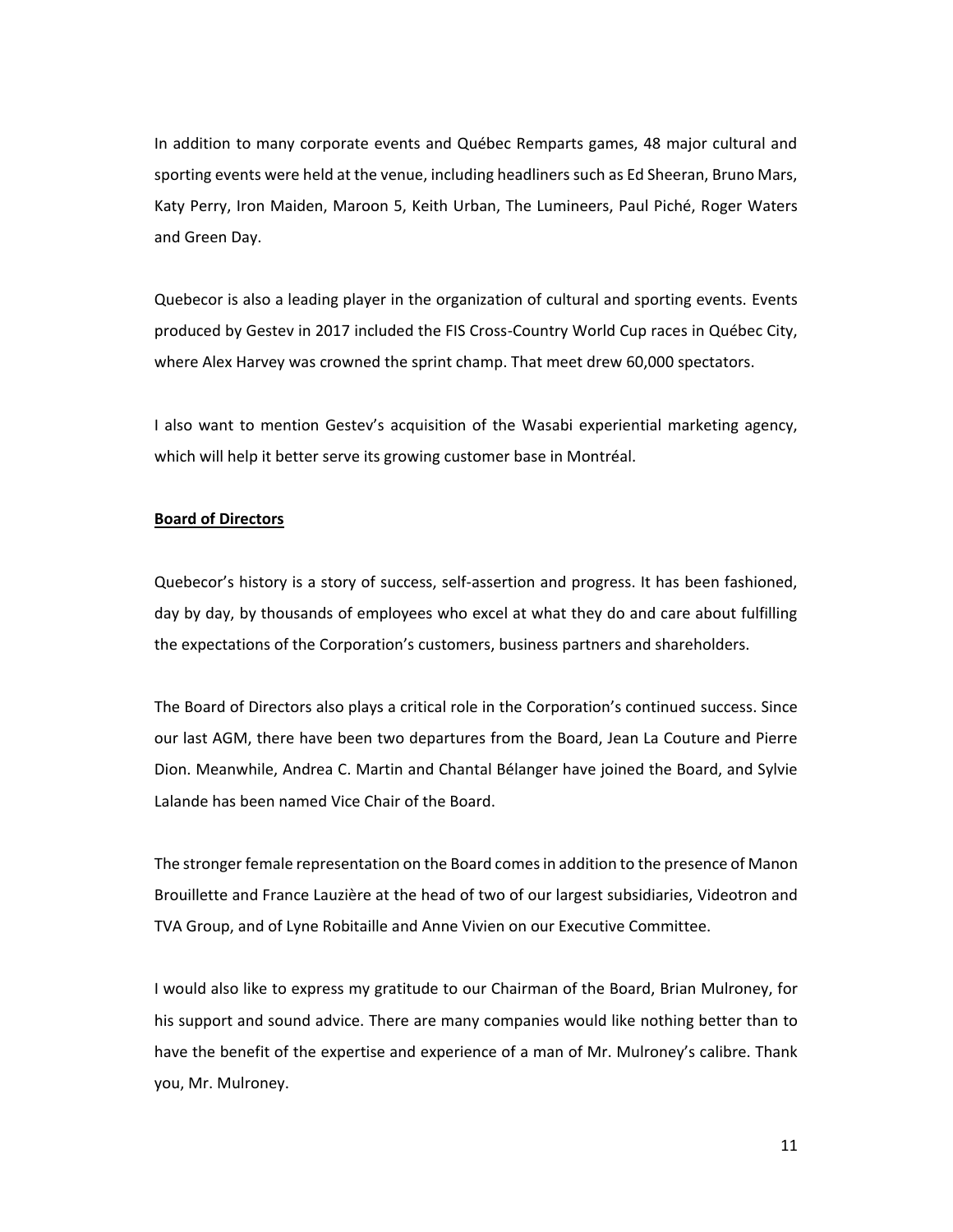# **Philanthropy**

In keeping with the philanthropic tradition of its founder, Pierre Péladeau, Quebecor remains present and deeply involved in the community.

Last year, we supported more than 400 organizations. Of that number, I would like to give you two examples that illustrate the role a Québec-based business such as Quebecor can play in the community. We came through with special assistance for the Festival en chanson de Petite-Vallée after the fire at the Théâtre de la Vieille Forge, and we secured the future of the Imperial Theatre, one of Montréal's oldest and finest theatres.

That's in addition to the \$15 million donation Quebecor made earlier this year to the Fondation du CHUM, which Mr. Mulroney mentioned. My family and I are very proud that the future auditorium at the new hospital will bear my father's name, in recognition of the donation.

Let me take this opportunity to mention the presence of my brothers, Érik and Jean, here today.

Finally, regulars at our AGM will have noticed that the usual announcement of the recipients of the Pierre Péladeau Bursaries isn't on the agenda this year. Let me assure you that it is only because we plan to celebrate the Bursaries' 20th anniversary in style later this year.

# **Conclusion**

Quebecor's success reflects, in large part, the vitality of Québec culture.

In 2017, culture was often in the news, and as in years past Quebecor was an active participant in the debate.